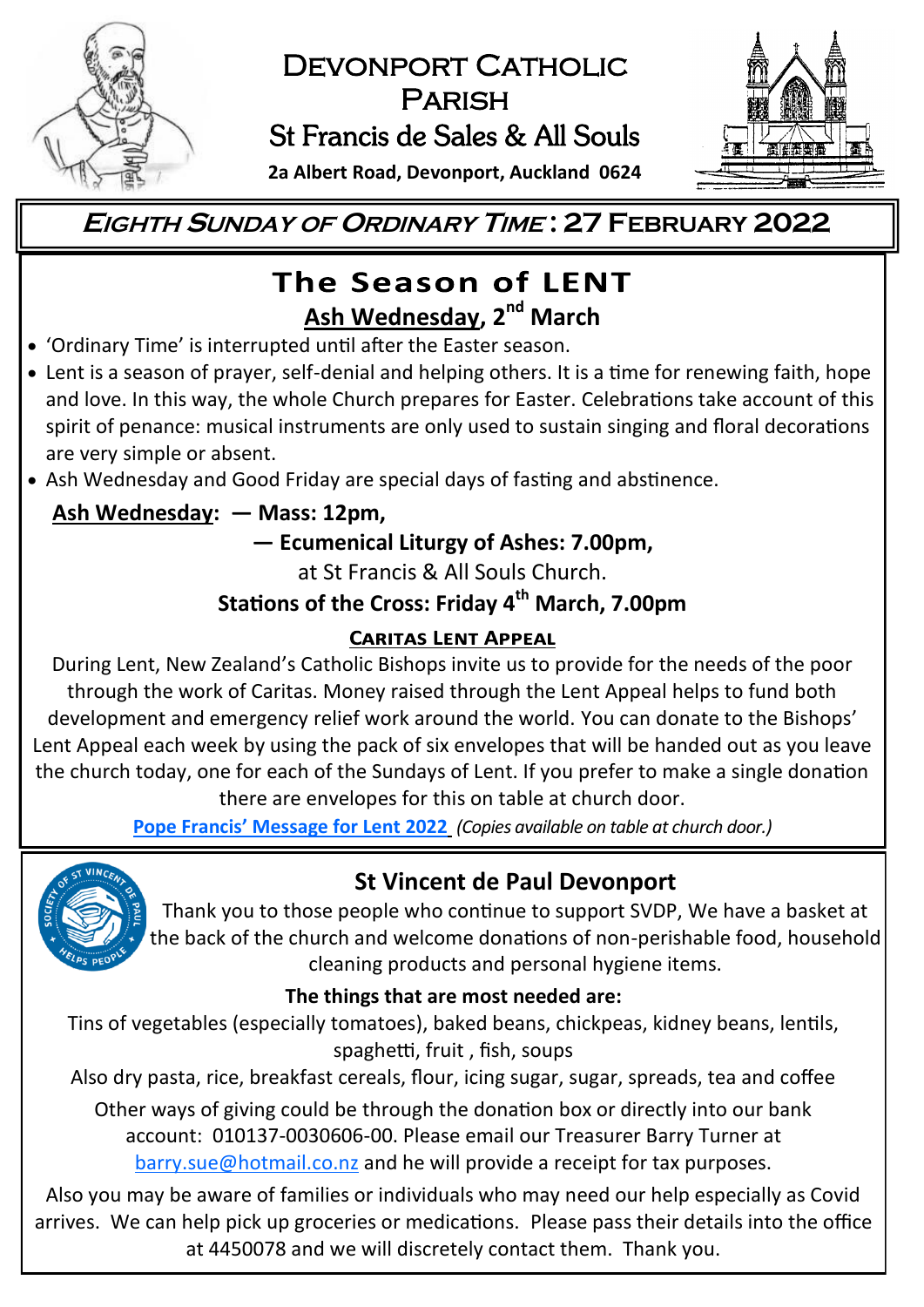How do you judge a person's character? How do you know what is in a person's heart? You look at their actions and listen to their words, which flow from the goodness or badness in their heart. Time and again the gospel writers report on how astonished the people were at Jesus' power to heal and at the authority of his teaching. Was it because they sensed that his words and deeds perfectly matched what was in his heart?

### **Eighth Sunday Ordinary Time**

*Praise And Thanksgiving*

**Ecclesiasticus 27:4-7** Do not praise a person before they have spoken.

**Psalm 91: Lord, it is good to give thanks to you.**

**1Corinthians 15:54-58** He has given us the victory through our Lord Jesus Christ. **Luke 6:39-45** The words of a person flow out of what fills their heart.

### **First Sunday of LENT**

*Jesus Is Lord*

**Deuteronomy 26:4-10** The creed of the chosen people.

**Rosary Group** 

**Ps 91: Be with me, Lord, when I am in trouble; be with me, Lord, I pray.**

**Romans 10:8-13** The creed of the Christians.

**Luke 4:1-13** Jesus was led by the Spirit through the wilderness and was tempted there.

|  |  |  |  | <b>Introducers</b> |  |
|--|--|--|--|--------------------|--|
|  |  |  |  |                    |  |

| (27 Feb)<br>Kath Petrie<br>Linda Lampen Smith<br>Sat<br>Sun                            |  |  |  |  |  |  |  |  |  |
|----------------------------------------------------------------------------------------|--|--|--|--|--|--|--|--|--|
|                                                                                        |  |  |  |  |  |  |  |  |  |
| (6 Mar)<br>Sat<br>Clive Sinclair<br>Anne Gibson<br>Sun                                 |  |  |  |  |  |  |  |  |  |
| <b>Readers:</b>                                                                        |  |  |  |  |  |  |  |  |  |
| (27 Feb)<br>Sat<br><b>Robert Mannion</b><br>Anne Gibson<br>Nevil Gibson<br>Sun         |  |  |  |  |  |  |  |  |  |
| (6 Mar)<br>Sat<br>Shaun Erasmuson<br>John Knight<br>Kate Kearins<br>Steve Burke<br>Sun |  |  |  |  |  |  |  |  |  |
| <b>Communion Ministers:</b>                                                            |  |  |  |  |  |  |  |  |  |
| (27 Feb)<br>Flo Sapa'au<br>Lisa Mannion<br>Sat<br>Sun                                  |  |  |  |  |  |  |  |  |  |
| (6 Mar)<br>Julia McFadden<br>Riaan Blom<br>Flo Sapa'au<br>Sat<br>Mila Burke<br>Sun     |  |  |  |  |  |  |  |  |  |

 $\parallel$ 

#### **Lenten Groups**

| Monday, 6pm in the church<br>Come & join in, reciting this beautiful<br>prayer. All Welcome                                                                                                                                                                                                                                    | Small groups are a really successful way of bringing<br>people together to share their faith, we would like to<br>invite parishioners to reform your Take One group,                                                                                                                                                                                                                                                                                                                                                                                                                                                                                                                                                                                                                                                                                          |
|--------------------------------------------------------------------------------------------------------------------------------------------------------------------------------------------------------------------------------------------------------------------------------------------------------------------------------|---------------------------------------------------------------------------------------------------------------------------------------------------------------------------------------------------------------------------------------------------------------------------------------------------------------------------------------------------------------------------------------------------------------------------------------------------------------------------------------------------------------------------------------------------------------------------------------------------------------------------------------------------------------------------------------------------------------------------------------------------------------------------------------------------------------------------------------------------------------|
| <b>Christian meditation Group</b><br>Monday 6.30pm in the Parish Meeting Room All<br>welcome. www.christianmeditationnz.org.nz                                                                                                                                                                                                 | form your own new groups or contact the parish office<br>to sign up for a group.<br>The idea is for each group to meet for an hour each<br>week during Lent, which starts next Wednesday. These<br>groups could be in person or by zoom depending on<br>what suits everyone.<br>Suggestions for resource material are Caritas Lenten<br>reflections, see the Link or their website<br>www.caritas.org.nz (contact the parish office if you<br>would like reflection booklets to be printed for you or<br>your group) or Food for Faiths' daily reflections,<br>www.foodforfaith.org.nz. If you have any other<br>resources you would like to share please email the<br>parish office and we will provide information to<br>parishioners and other groups.<br>If you are looking for other people to form a group<br>with please either email or call Corenna. |
| <b>NZCatholic</b><br><b>NZ Catholic</b><br><b>Bishop of</b><br>Link to latest issue: 27 Feb -12 Mar<br>Some headlines: Bishop Stephen<br>Lowe installed as Bishop of<br>Auckland. Catholic korero on<br>Treaty of Waitangi. Vocations talk<br>at city pub. Seminary rector climbs mountains.<br>Or visit www.nzcatholic.org.nz |                                                                                                                                                                                                                                                                                                                                                                                                                                                                                                                                                                                                                                                                                                                                                                                                                                                               |
| For some inspiring alternative reading,<br>Tui Motu Interislands Magazine has many<br>articles online: www.tuimotu.org                                                                                                                                                                                                         |                                                                                                                                                                                                                                                                                                                                                                                                                                                                                                                                                                                                                                                                                                                                                                                                                                                               |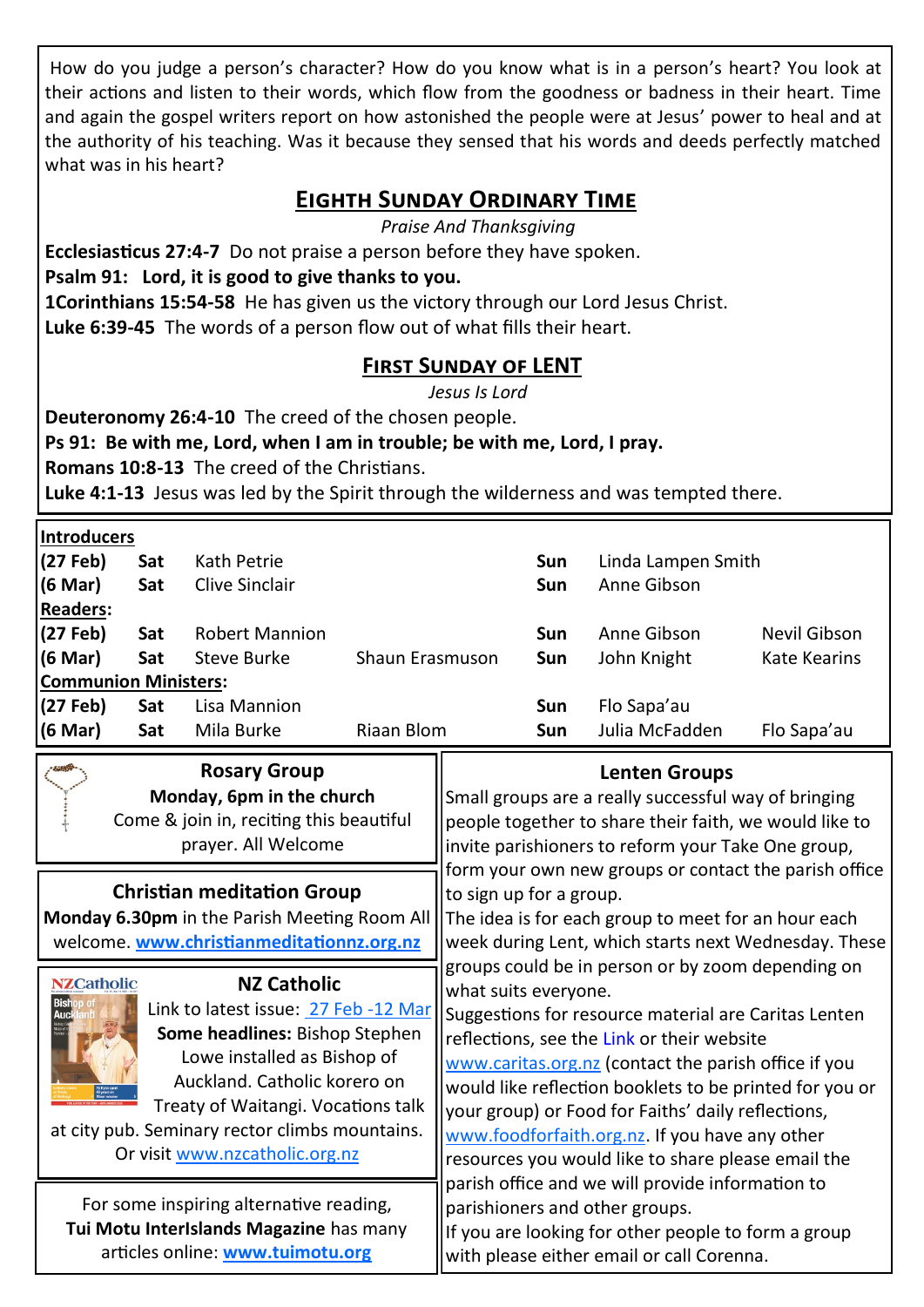#### **Diocese Notices**

**Thank you Thank you** The diocese is delighted to announce that the Catholics4Tonga initiative raised \$100,000 for relief efforts. Thanks so much for your generosity.

**Who is our New Bishop?** Check out the diocesan YouTube channel for videos that will let us learn a little more about our new Bishop, Steve Lowe: <https://www.youtube.com/aucklandcatholic>

#### **Mary MacKillop Retreat Centre**

If anyone wishes to join our Mary MacKillop Retreat Centre database please contact Sr Jill McLoughlin [MBSpirituality@sosj.org.au](mailto:MBSpirituality@sosj.org.au) This will ensure you will receive information throughout the year about our retreats and reflections days.

#### **Part Time Lay Catholic Chaplain for Auckland City Hospital**

Applications are sought from experienced or otherwise suitably qualified persons for a Catholic chaplaincy position of 15 hours per week as a part of the Catholic Chaplaincy Team in Auckland City Hospital. For the full position description and to download an application form, please visit [www.aucklandcatholic.org.nz](http://www.aucklandcatholic.org.nz) **Applications close 4th of March 2022.**

### **But What Is the Church For? by Neil Darragh**

Father Neil's latest book about the mission of local church is available for purchase from the Parish Office. \$30 per copy. Please make payment either by cash or internet banking into Account: Mission Church 02-0404-0040957-001 and use your name as a reference.

#### **World Day of Prayer**

This year it will be held at **Holy Trinity Anglican Church in Church Street Devonport**  on **Friday 4th March at 10 am.**

The ecumenical liturgy has been prepared by the women of England, Wales and Northern Ireland, with the theme from the prophet Jeremiah: "I know the plans I have for you". Everyone welcome. Donations will go to human rights organisations supporting women in India, and to the Interchurch Council for Hospital Chaplaincy in New Zealand.



# St Leo's Catholic School

Kindness | Confidence | Integrity | Excellence

Kia ora koutou and a warm St Leo's greeting to you all

It is perhaps tempting fate, but so far our class programmes have not been disrupted by COVID-19. We are acutely aware, however, that we are one positive case away from disruption. Never-theless, as a school we are trying as best we can to keep things as normal as possible. This has included Waterwise, which started this week, Cricket coaching from Auckland Cricket and kapa haka from a local volunteer. Our PTA are also

meeting to discuss ways they can support the school  $\mathbb{R}$ . during 2022.

As Christians, we believe that life is to be lived to the full, in the loving



embrace of a compassionate God. Despite the challenges we are facing, we believe that God wants us to show care for one another, and to bring our children up to know and love our saviour Jesus Christ. This pandemic has placed demands on us that many of us are ill-equipped to deal with; our social structures have been disrupted, our sense of community has been challenged and our capacity to show tolerance has ebbed alarmingly. It is at times like this that we must recognise that we do not have all the answers, and retain our trust in God. For children, we must assure them that God loves them, that in Jesus they have the best friend they could ever hope for, and that the Holy Spirit dwells in them and in those who care for them.

At present I am reading Fr Neil's latest book, "But What is the Church For?" What a wise pastor you have in your parish! He is opening my eyes to how we can help to bring about the realm of God through our own actions.

Please continue to pray for our school. God bless you all

David Tennent, Acting Principal